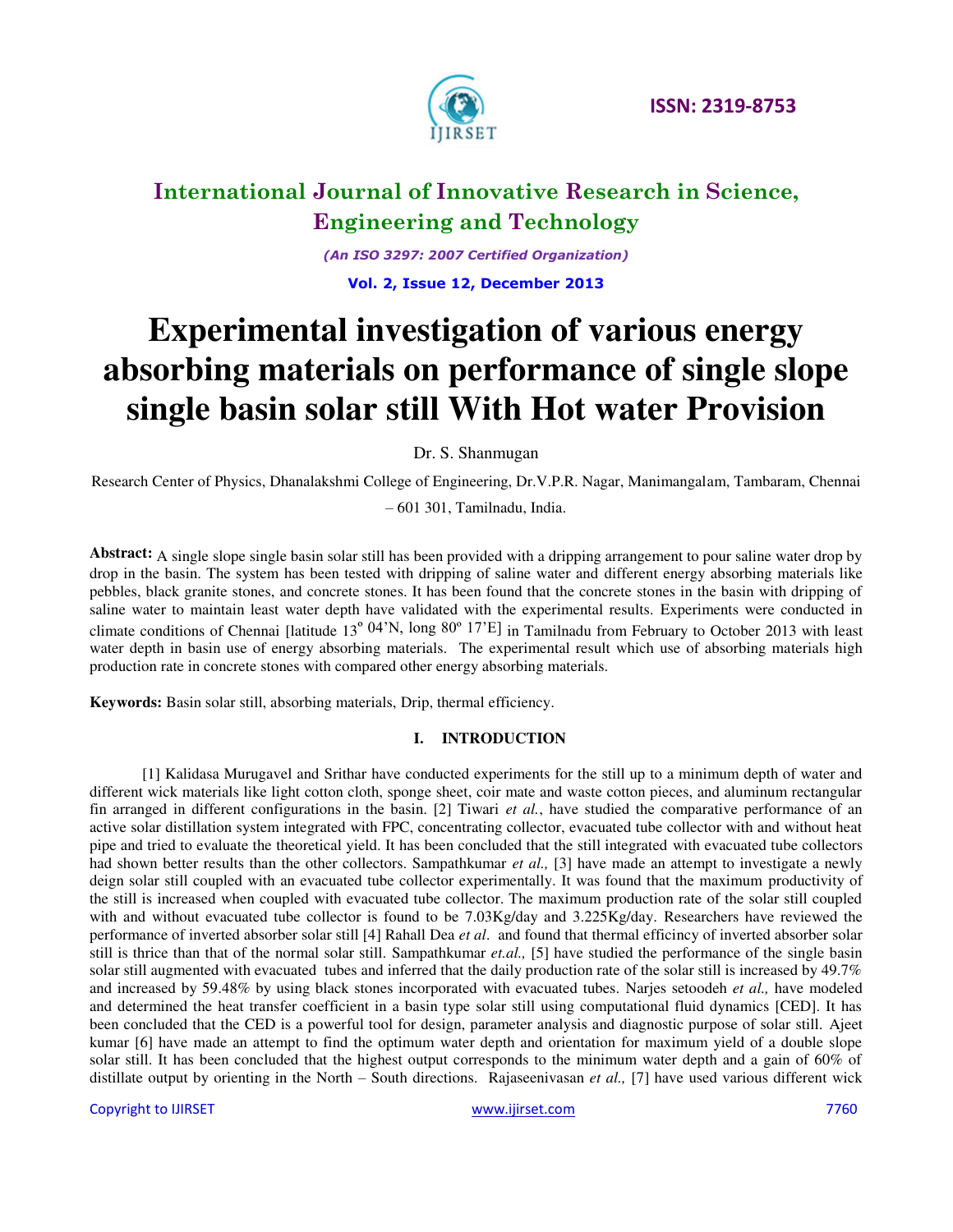

*(An ISO 3297: 2007 Certified Organization)* 

**Vol. 2, Issue 12, December 2013**

and porous materials like black cotton cloth, jute cloth, waste cotton pieces, clay pots facing up and down and mild steel pieces in double basin and single basin solar still. They found double basin solar still with mild steel plates found more productive compared with other materials.

In this paper, a single slope single basin solar still with s energy absorbing materials has been tested experimentally. The analysis of the solar still has been tested with dripping of saline water drop by drop in the basin with different energy absorbing materials like pebbles, black granite stones, and concrete stones. The various stones absorbing materials which are the parameters energy transfer like solar radiation, ambient, glass cover, water temperature, distillate output, efficiency and hot water production with system of the discussion.

### **II. MATERIAL AND METHODS**

#### **Design of the system**

The photograph of the experimental energy absorbing materials in a single slope single basin solar still is shown in the Figure 1a, 1b, 1c, 1d,1e and 1f. The still consists of outer and inner enclosure made of plywood with dimension of 1.3 x 1.3 m and 1.25 x 1.25m. The gap between the enclosures is filled with glass wool having the thermal conductivity of 0.0038 W/mK. The height of the back wall is 0.03m and front wall of 0.10m. The glass cover of thickness 4 mm is used as the condensing surface and the slope of the glass cover are fixed as 11º which is equal to the latitude of the location (Chennai). The still is made vapor tight with the help of metal putty. The j-shaped drainage channel is fixed near the front wall to collect the distillate yield and the output trickled down to the measuring jar. The basin of the still is made of copper sheet in the basin and painted black to absorb more solar radiation. A special arrangement has been made to pour saline water drop by drop in the basin to energy absorbing materials maintain least water depth. Figure 1d, the arrangement is made of heat resistant pipes with drip button fixed at regular intervals of 0.10m horizontally in the basin. The single slope single basin solar still was consisting of a copper sheet used for fabricating the still with a water depth of 0.5 to 1cm. Figure 1b, the basin inner side fixed a copper coil and serpentine heat exchanger made of copper with length 5.0m and diameter of 0.01m was welded to the upper surface area absorber plate and energy storage materials of the still.



Figure 1a. Photograph of the experimental still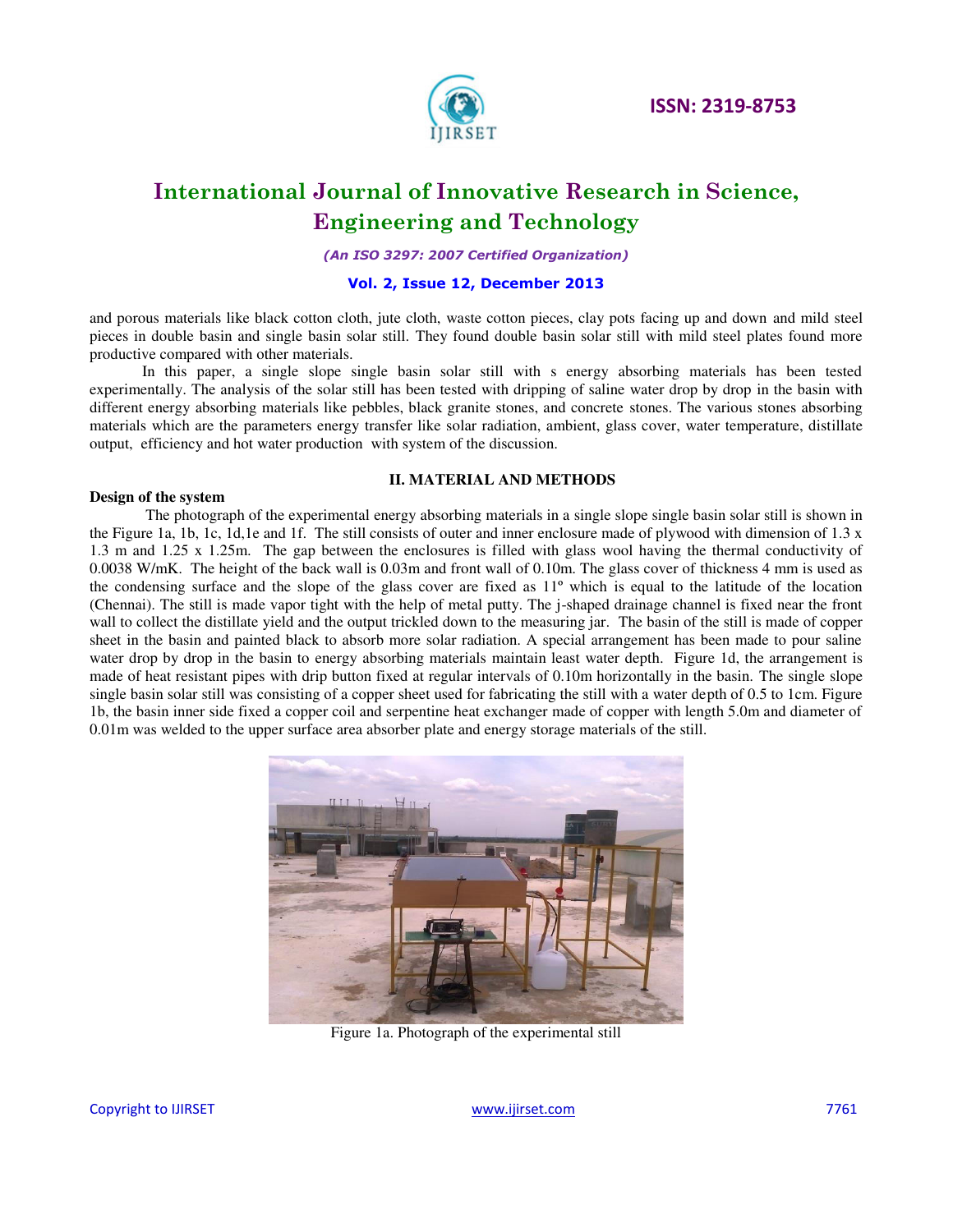

*(An ISO 3297: 2007 Certified Organization)* 

**Vol. 2, Issue 12, December 2013**



Figure 1b. Figure 1c.

Figures 1b, 1c, Photograph of the coil and drip fixed in the basin



Figures 1d, Photograph of the different energy absorbing materials in the basin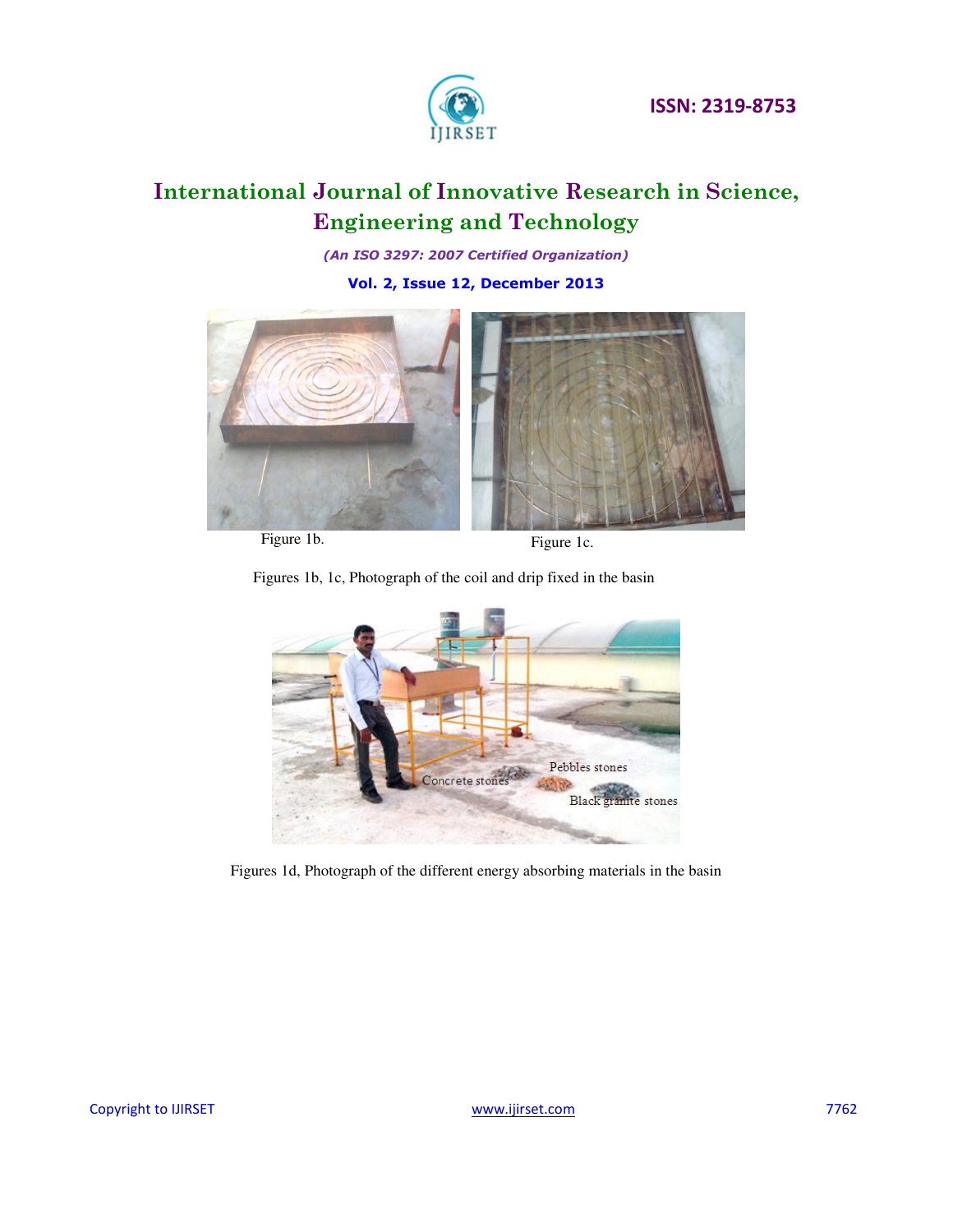

*(An ISO 3297: 2007 Certified Organization)* 

**Vol. 2, Issue 12, December 2013**



Figures 1e, 1f, Photograph of the inside use of energy absorbing materials in the basin

The gold water inlet fixed water flow meter an insulated tank was used as a fluid flowing through the heat exchanger to extract the heat from the saline water inside the basin area of the still under the open cycle continuous flow heating mode in 11.00am to 5.00pm. An insulation water tank was fixed at a relatively high place to achieve the required pressure difference needed for water flowing. The hot water outlet was connected to the storage tank via an insulation pipe to minimize heat loss. The basin energy absorbing materials temperature, saline water temperature, condensing cover temperature of the still and inlet, outlet hot water temperature of the system has been measured by fixing copper-constantan thermocouples which has been calibrated initially. Solar radiation intensity and ambient temperature have been measured with solar radiation monitor and digital thermometer.

Experiment has been carried out from 6 am to 6 am of 24h duration with compare ordinary basin type still and drip button use basin still for during summer days at Department of Physics, Dhanalakshmi college Engineering, Chennai – 601 301 [latitude 13º 04'N, long 80º 17'E], Tamilnadu, India.

#### **Experimental analysis of a single slope single basin solar still**

The following assumptions have been made to write the energy absorb in the system.

- (i) There is no temperature gradient throughout the condensing glass cover surface.
- (ii) The system is made vapor tight such that there is no vapor leakage from the still.
- (iii) The condensing glass cover and water surface are parallel due to small inclination of the glass cover.
- (iv) The hot water is natural circulation mode to the still during sunshine hours in the basin.
- (v) The governing heat transfer coefficients in the still are temperature dependent.

#### **III RESULTS AND DISCUSSION**

A single slope single basin solar still with absorbing materials in the basin of hot water production in the system has been analyzed experimentally. The experimental observation during time for February to October 2013 for one of the typical days has been measured of the temperature elements of the still. The input energy storage materials various parameters for the still as well as the natural sources are worried for local conditions in Chennai, Tamilnadu, Indian.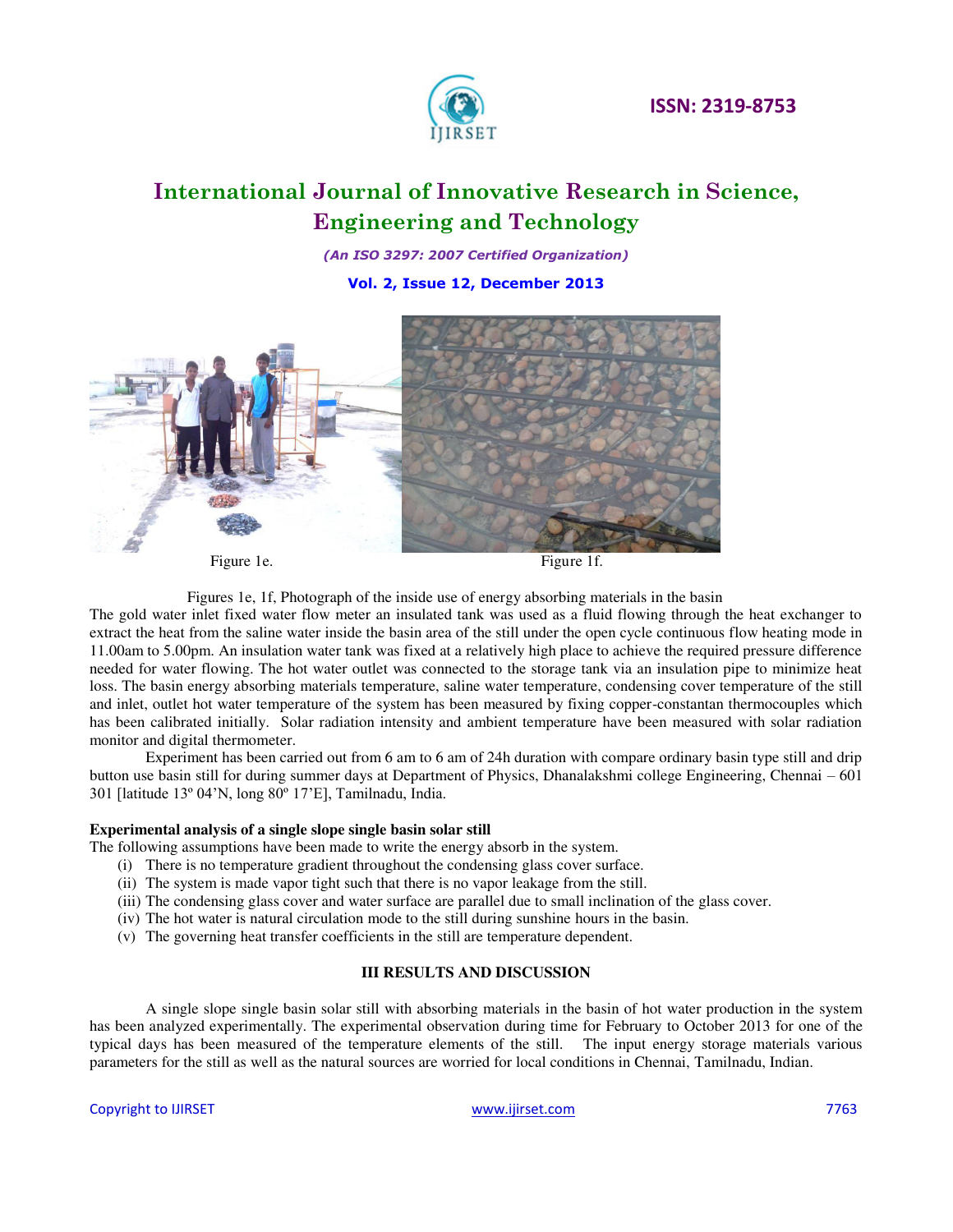

*(An ISO 3297: 2007 Certified Organization)* 

### **Vol. 2, Issue 12, December 2013**

The several of the solar radiation and ambient temperature for one of the typical days have been depicted in the fig 2. It has been observed that the several of solar radiation and ambient temperature for the typical days measured of the still. The graph shows that the solar radiation and ambient temperature increase reaches maximum during 12pm to 2.00pm and then decreased gradually. The system is energy absorbed stone materials maximum solar radiation and ambient temperature in 1273 W/m<sup>2</sup> and 42°C obtained. Fig. 3. Show the several energy absorbing materials of glass cover and basin water temperature of the still. It has been observed that the glass cover and water temperature for internal heat transfer from water to glass cover is provide with different absorbing materials in the basin. To compare the various stones with the concrete stones, black granite stones and pebble stones reach the glass cover and water temperature is maximum value of  $42^{\circ}$ C & 72°C, 42°C & 68°C and 42°C & 64°C at 12hrs with the system.



Fig. 2. Variations of absorbing materials with solar radiation and ambient temperature of the still.

It is energy transfer through concrete stones received the heat exchanger tube absorb energy from continues hot water temperature 52 $\degree$ C, 48 $\degree$ C and 45 $\degree$ C at during 11Am to 17pm. Since the thermal capacity is high, more time has been taken for internal heat transfer mode.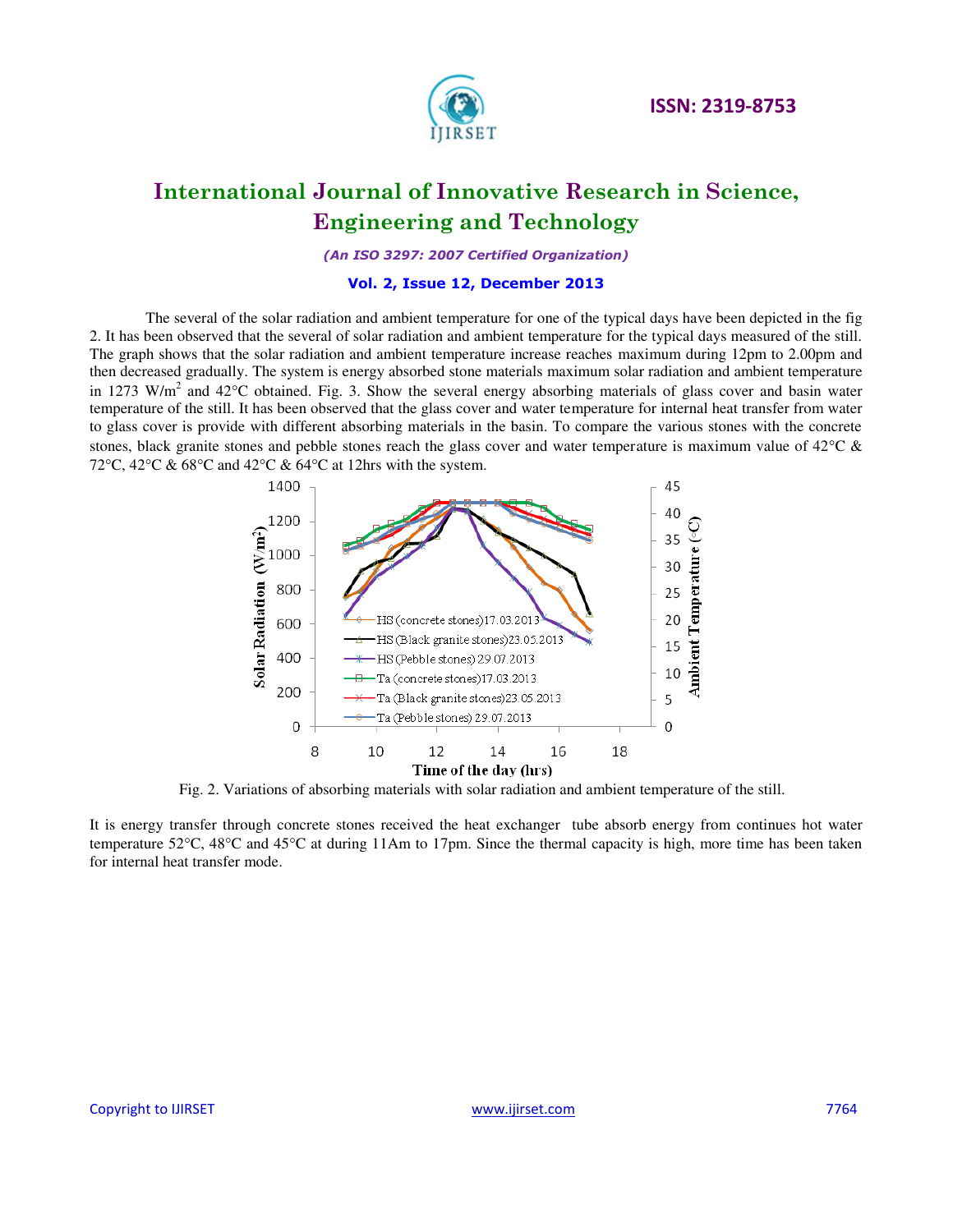

*(An ISO 3297: 2007 Certified Organization)* 

**Vol. 2, Issue 12, December 2013**



 Fig. 3. Hourly several of energy absorbing materials of glass cover, water & hot water temperature of the still. Fig. 4. Show the several energy absorbing materials of distillate output for a single slope single basin solar still. It has been observed energy from distillate out is higher then with working hours of the still. The concrete, black granite and pebble stones of distillate output in the still are 6.90, 6.40 and 5.95 L/m<sup>2</sup> and hot water 8.10, 7.34 and 6.78 L/m<sup>2</sup> for during 9am to 5am and night time collection stones of the still is 1.5, 1.1 and 0.9 liters and hot water 1, 0.8 and 0.6 liters.



Fig. 4. Hourly several energy absorbing materials of distillate output and hot water of the solar still.

#### Copyright to IJIRSET [www.ijirset.com](http://www.ijirset.com/) 7765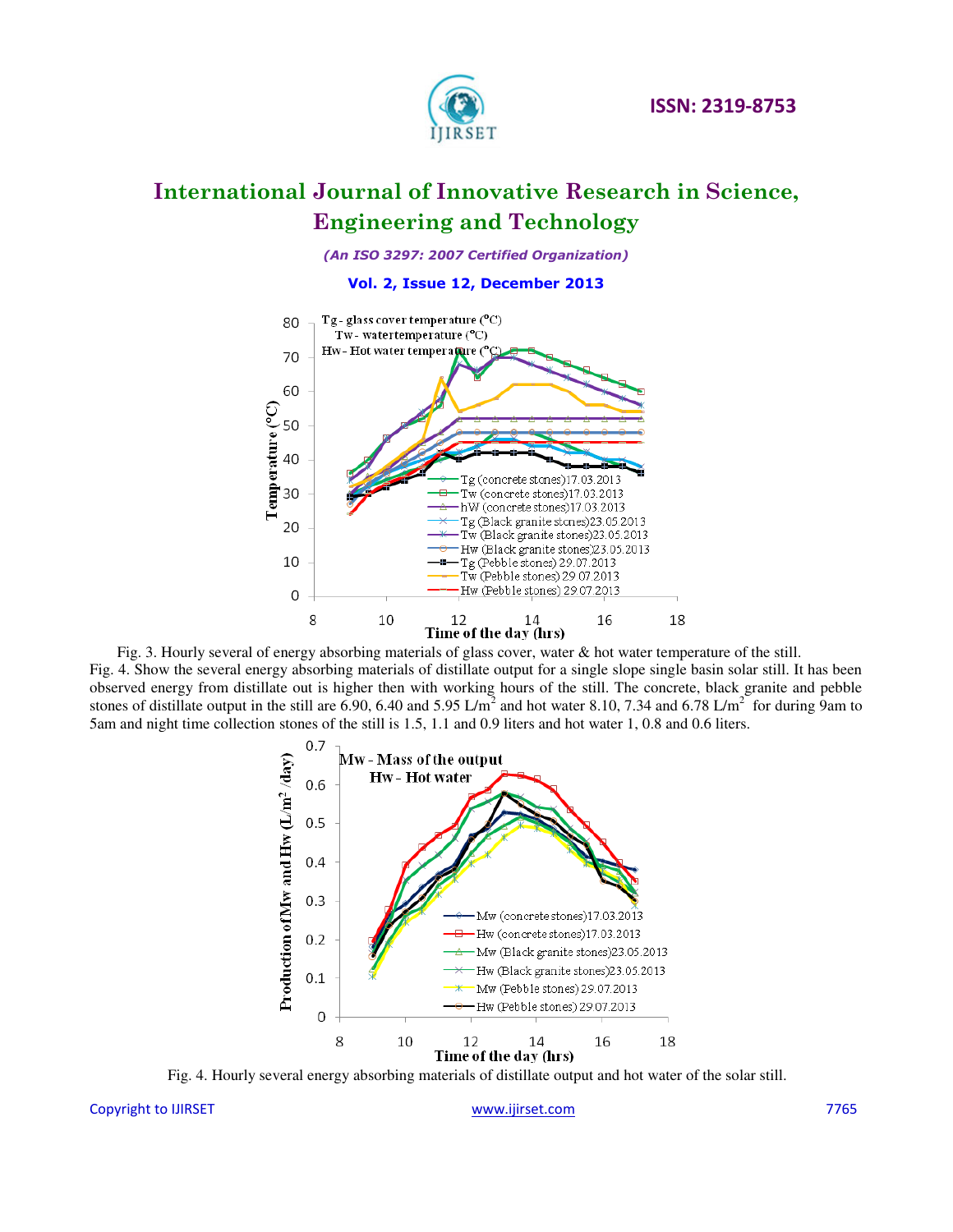

*(An ISO 3297: 2007 Certified Organization)* 

### **Vol. 2, Issue 12, December 2013**

It has been found that the concrete, black granite and pebble stones 24hrs total collection of water 8.40, 7.50 & 6.85 Liters/day. The different energy absorbing materials 24hrs total collection of hot water is 9.10, 8.14 and 7.38 Liters/day. The single slope single basin solar still uses in concrete stones of drip production in drinking water and hot water have been produced higher than compare with black granite and pebble stones. The various absorbing materials are density, thermal conductivity and specific heat capacity in the table 1. Fig. 5. Various absorbing materials for efficiency of the still. It is found that the efficiency of the still is higher than the concrete stone efficiency and than compare with other energy storage materials. The concrete stones improved maximum efficiency for the still is found to be 17% other stones respectively. Table 1.

| <b>Materials</b>    | Density<br>$(Kg/m^2)$ | Thermal<br>conductivity<br>W/mK) | Specific<br>heat<br>capacity (J/kg K) |
|---------------------|-----------------------|----------------------------------|---------------------------------------|
| Concrete stone      | 1900-2500             | $2.0 - 3.5$                      | $900 - 1000$                          |
| Black granite stone | 3000                  | $2 - 2.2$                        | 800                                   |
| Pebbles stone       | 3300                  | $2.4 - 2.6$                      | 880                                   |





Fig. 5. Hourly various absorbing materials 9am to 17pm for efficiency of the still.

#### **IV. CONCLUSION**

A single slope single basin solar still with energy absorbing materials these results the following has been drawn.

- 1. The performance of the solar still is concrete stones higher compared with the other energy storage materials.<br>2. The total distillate yield of the still is found to be 8.40 liters/day.
- 2. The total distillate yield of the still is found to be 8.40 liters/day.
- 3. The single slope single basin solar still for drip using with efficiency is increased. The maximum instantaneous efficiency of the still is 17%.
- 4. A solar still has been analysed during February to October, it is possible to find the performance with concrete stones of the still can be found by using the proposed thermal model.
- 5. The system daily hot water given 9.10 Liters/day.

Copyright to IJIRSET [www.ijirset.com](http://www.ijirset.com/) 7766